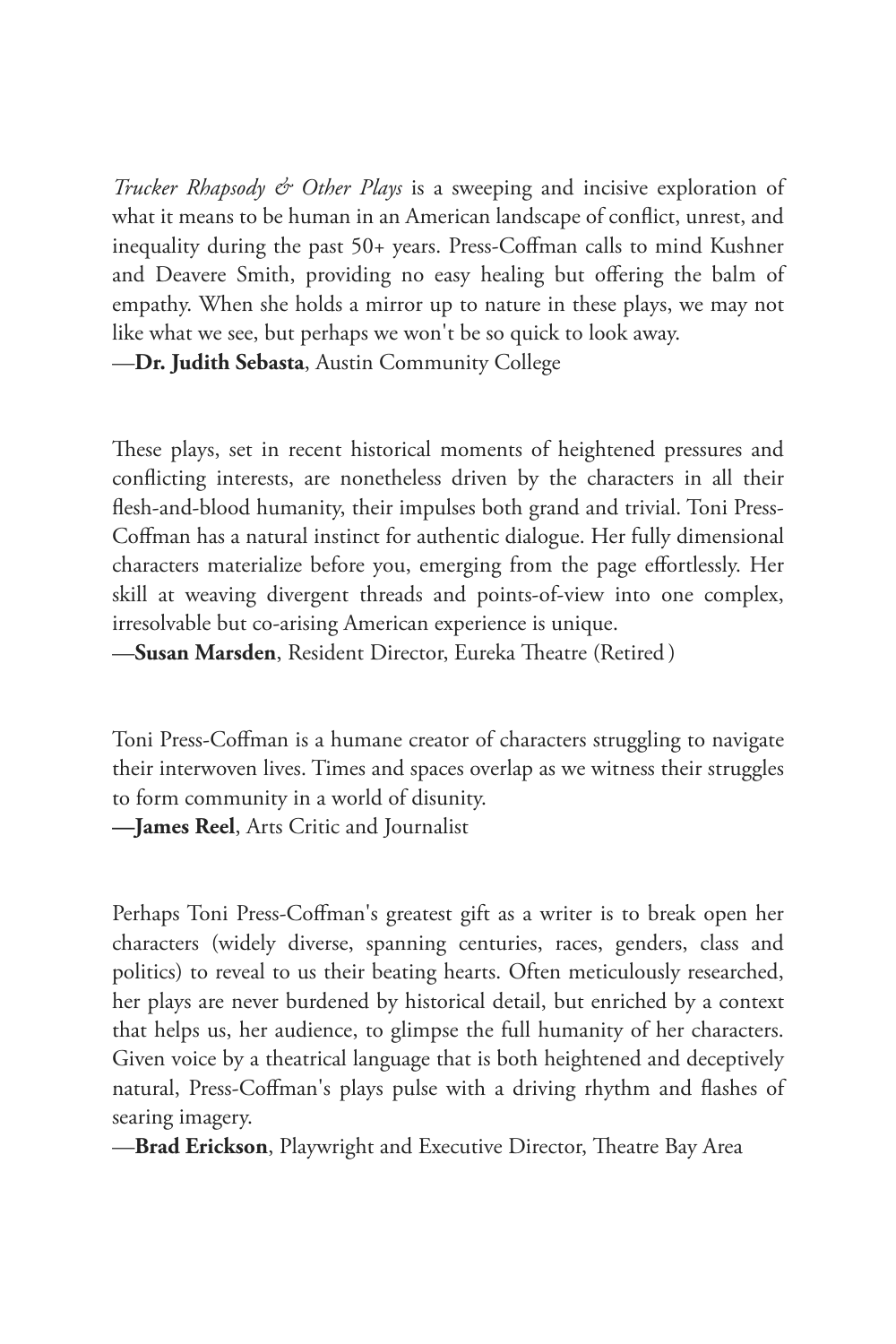# *TRUCKER RHAPSODY & OTHER PLAYS*



# **TONI PRESS-COFFMAN**

Wising Up Press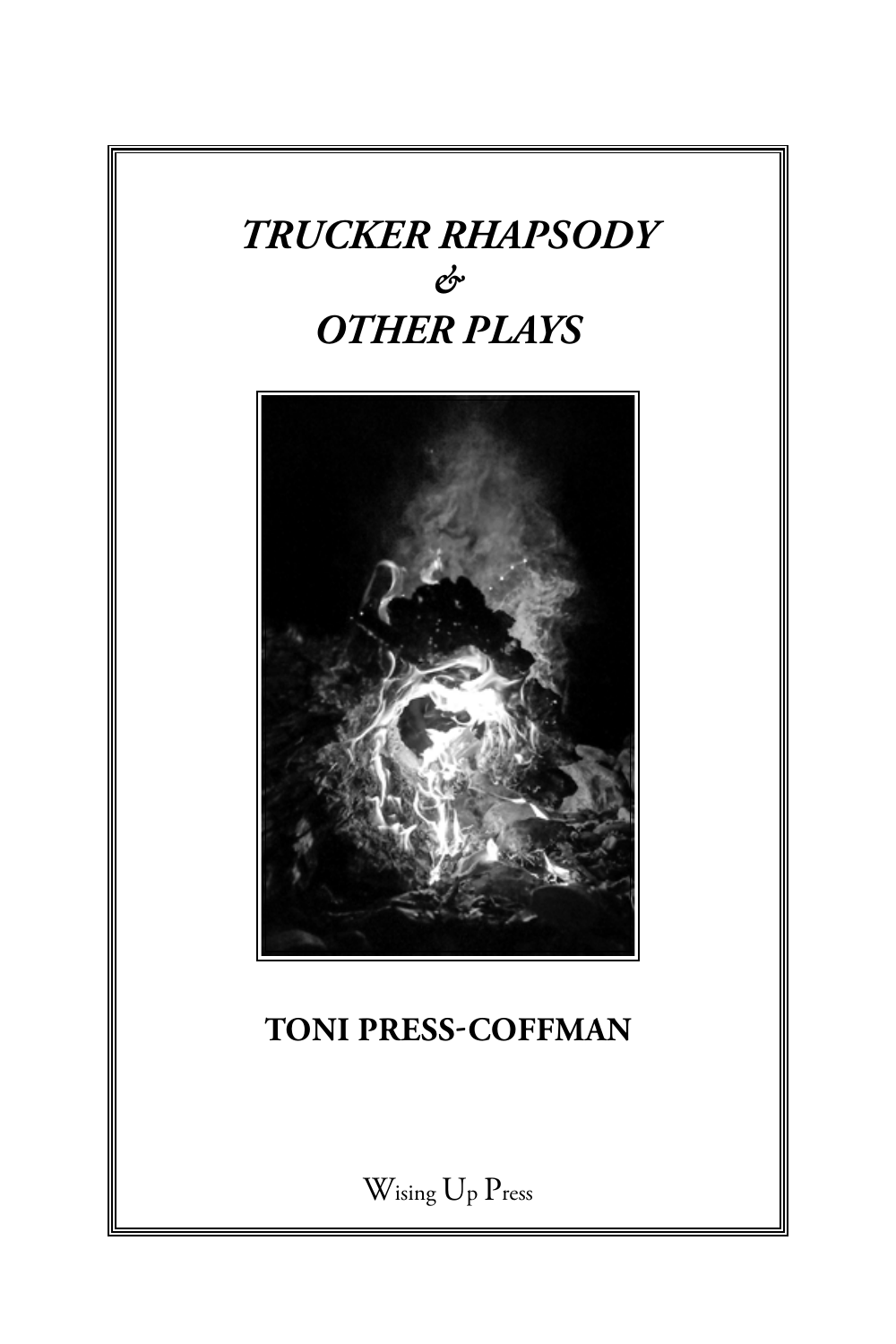Wising Up Press P.O. Box 2122 Decatur, GA 30031-2122 www.universaltable.org

### Copyright © 2021 by Toni Press-Coffman

All rights reserved. No part of this book may be used or reproduced in any manner whatsoever without written permission, except in the case of brief quotations embodied in critical articles or reviews.

Catalogue-in-Publication data is on file with the Library of Congress. LCCN: 2021944193

ISBN: 978-1-7376940-9-0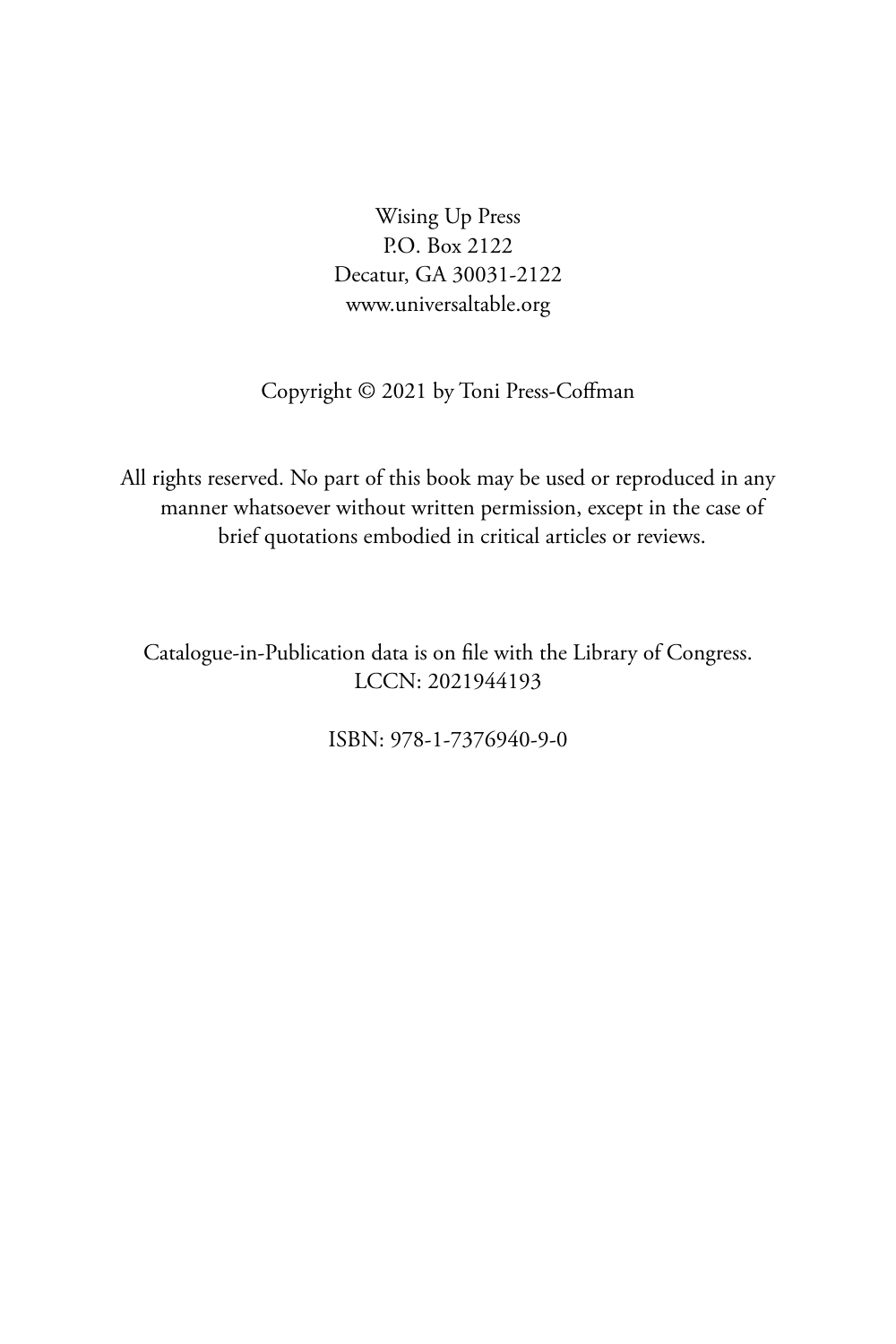## **CONTENTS**

| FOREWORD                    | $\mathbf{1}$              |
|-----------------------------|---------------------------|
| UNCONDITIONAL WAR           | $\overline{\mathfrak{Z}}$ |
| TRUCKER RHAPSODY            | 61                        |
| <b>ARMOR</b>                | 107                       |
| <b>STAND</b>                | 161                       |
| <b>UNITED</b>               | 221                       |
|                             |                           |
| AFTERWORD                   | 284                       |
| <b>ACKNOWLEDGMENTS</b>      | 286                       |
| PLAYS BY TONI PRESS-COFFMAN | 288                       |
| AUTHOR                      | 289                       |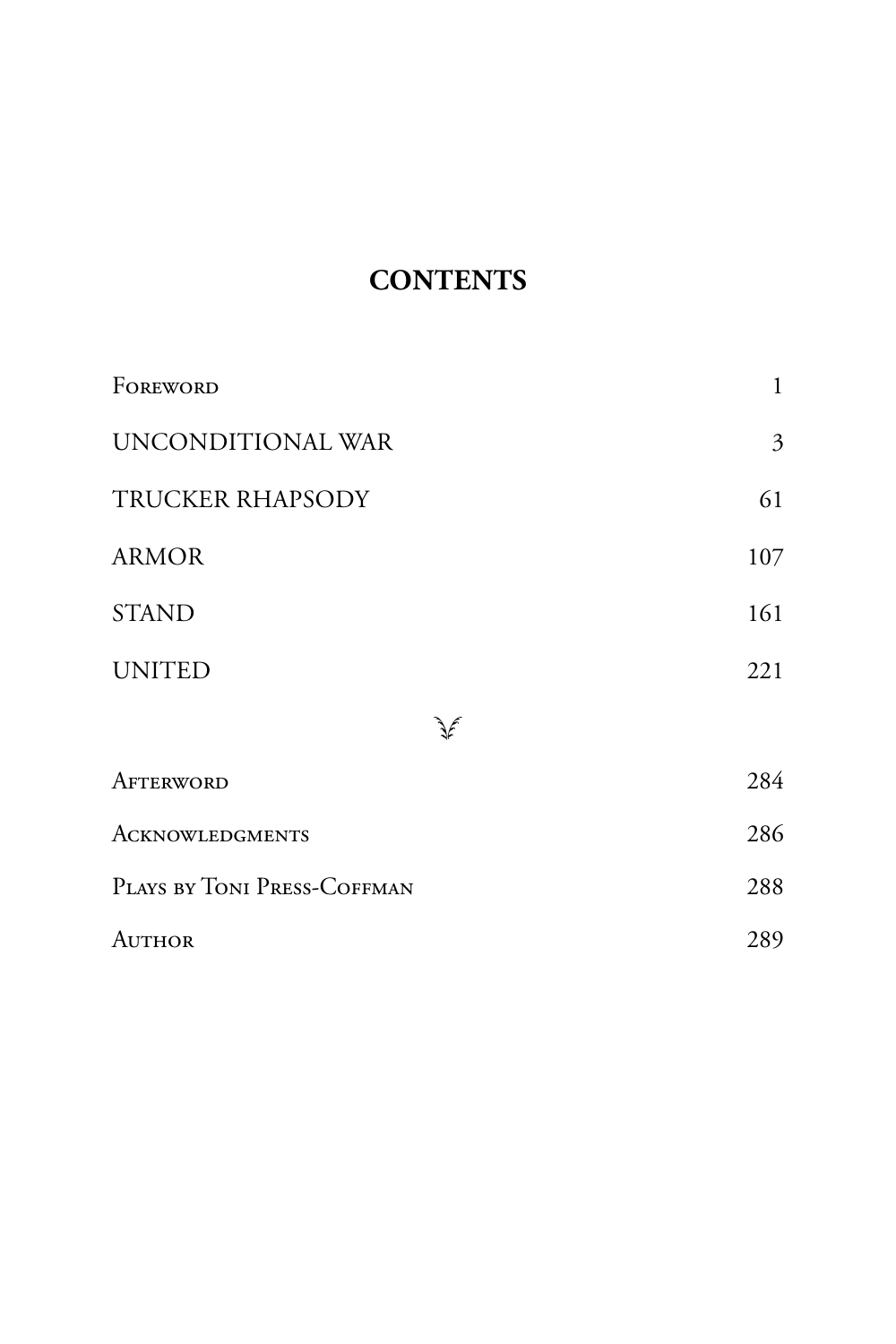#### **FOREWORD**

How do we aptly sum up the turbulence and devastation wrought during the first quarter of the twenty-first century? Should we start with the world pandemic that has claimed hundreds of thousands of lives, shut down economies and separated us from our loved ones, or in some cases, our homelands? Or the civil unrest that happens when the former leader of the United States of America makes it clear that not all states and all people are deserving of concern and funding? Maybe the fear that a simple slogan, Black Lives Matter, creates in those who cannot grasp the concept of privilege? Or do we begin with a riotous crowd, so besotted with a fabrication that they storm the nation's Capitol, looking for, and drawing, blood? We are braced for disaster; our social structures ruptured by a year of masks and fear, we live through our computers and nurture a deep distrust of what we perceive as other. Such times, we think, are unprecedented.

The five plays written by Toni Press-Coffman and presented in this collection, which take place in the US from 1967 to the present, are a blazing reminder that today's struggles, while new to us, are themes that have surfaced before. Civil unrest, racial inequality, integrity in one's work, the law of unintended consequences, a terrorist attack—in these pieces, Press-Coffman recreates real moments in history, yet these are not merely historical plays. Historical plays, or documentary plays, tend to emphasize events, and the facts that surround those events. Press-Coffman's plays humanize the players so that they are not merely action figures, but thoughtful, engaged agents of their deeds. Somehow, she manages to penetrate the motivations of her characters much like a Method actor would prepare for a role—artfully uncovering their inner thoughts and provocations. We understand why one character would want to hurt another, even if the act is criminal. We understand what would make a character turn to drugs. We understand why a character would want to help another character, even though that character might be perceived as having a competing, even dangerous, agenda.

Press-Coffman is a fearless writer who is able to identify with and portray people in the mainstream, people in the margins, people of different races,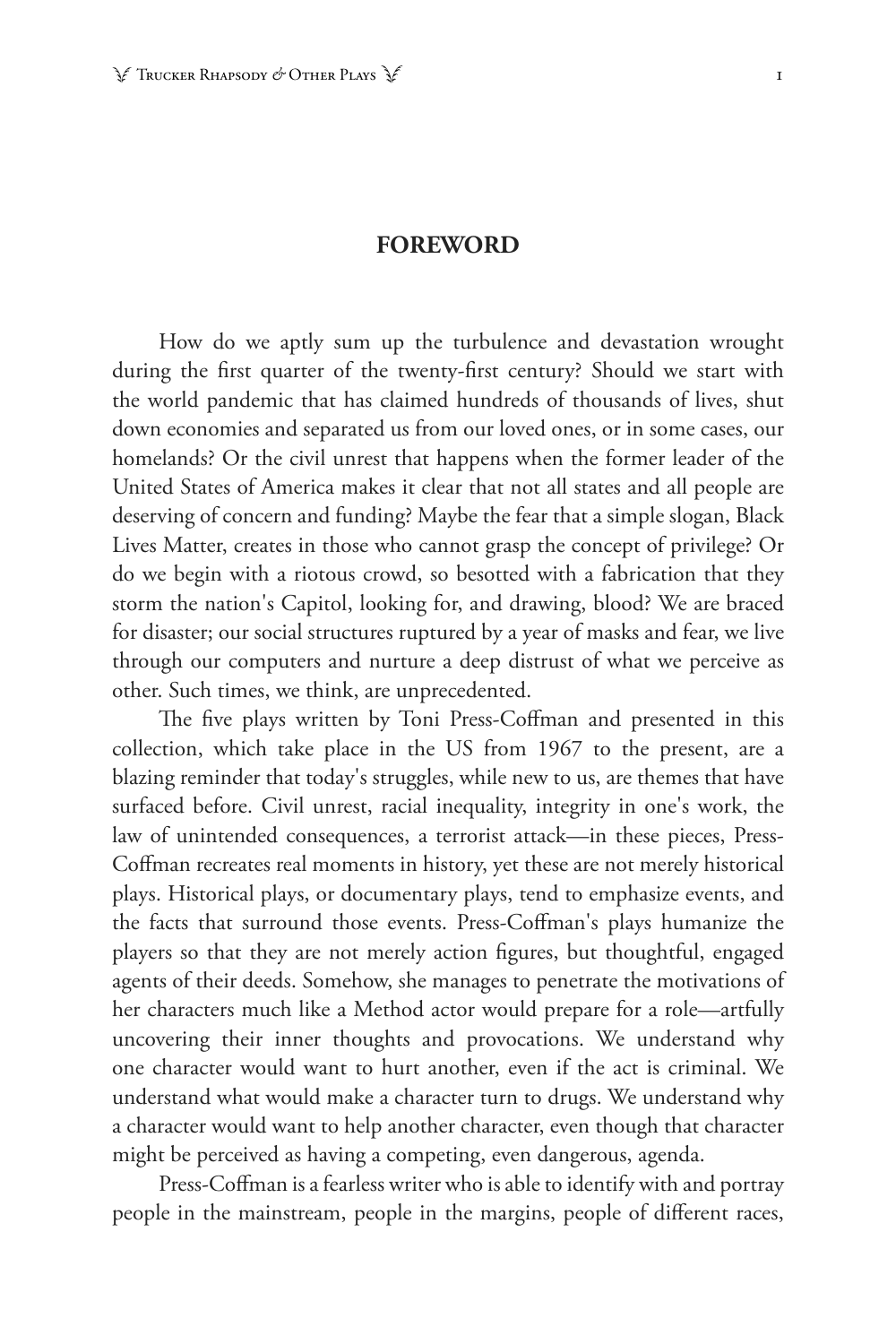sexes, ages, and classes. My husband and I read "Trucker Rhapsody" aloud. When we finished we sat in contemplative silence. "She is able to understand, to feel, every character's point of view," said my husband finally. This is no easy feat. Press-Coffman is not judging. She is merely presenting us with human beings who make decisions, take action, all with consequences, some good, some bad.

Reader, in these times of isolation, I urge you to have a play reading with your friends—on Zoom, in a backyard, at an outdoor cafe. Reading these pieces aloud will give you a deeper understanding of events and how they occur, as well as some comfort in the fact that, indeed, we humans have always struggled with our place in the world, with ourselves, and with each other. When you are done reading, you too will feel a little less afraid, a little more uplifted, as she has created a space that includes all of us, with empathy and compassion.

Michele Markarian Playwright, *Unborn Children of America*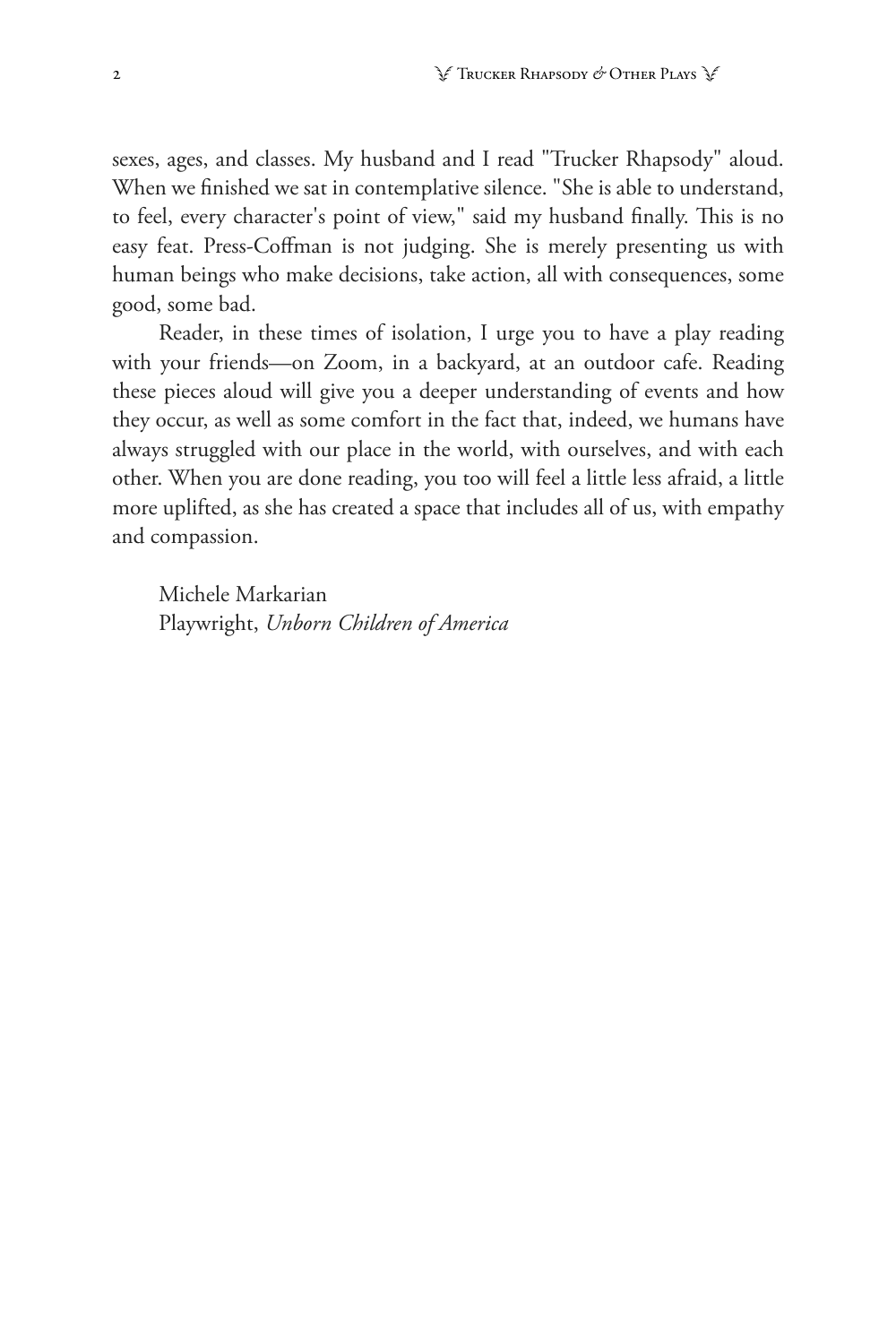# **SE UNCONDITIONAL WAR SE**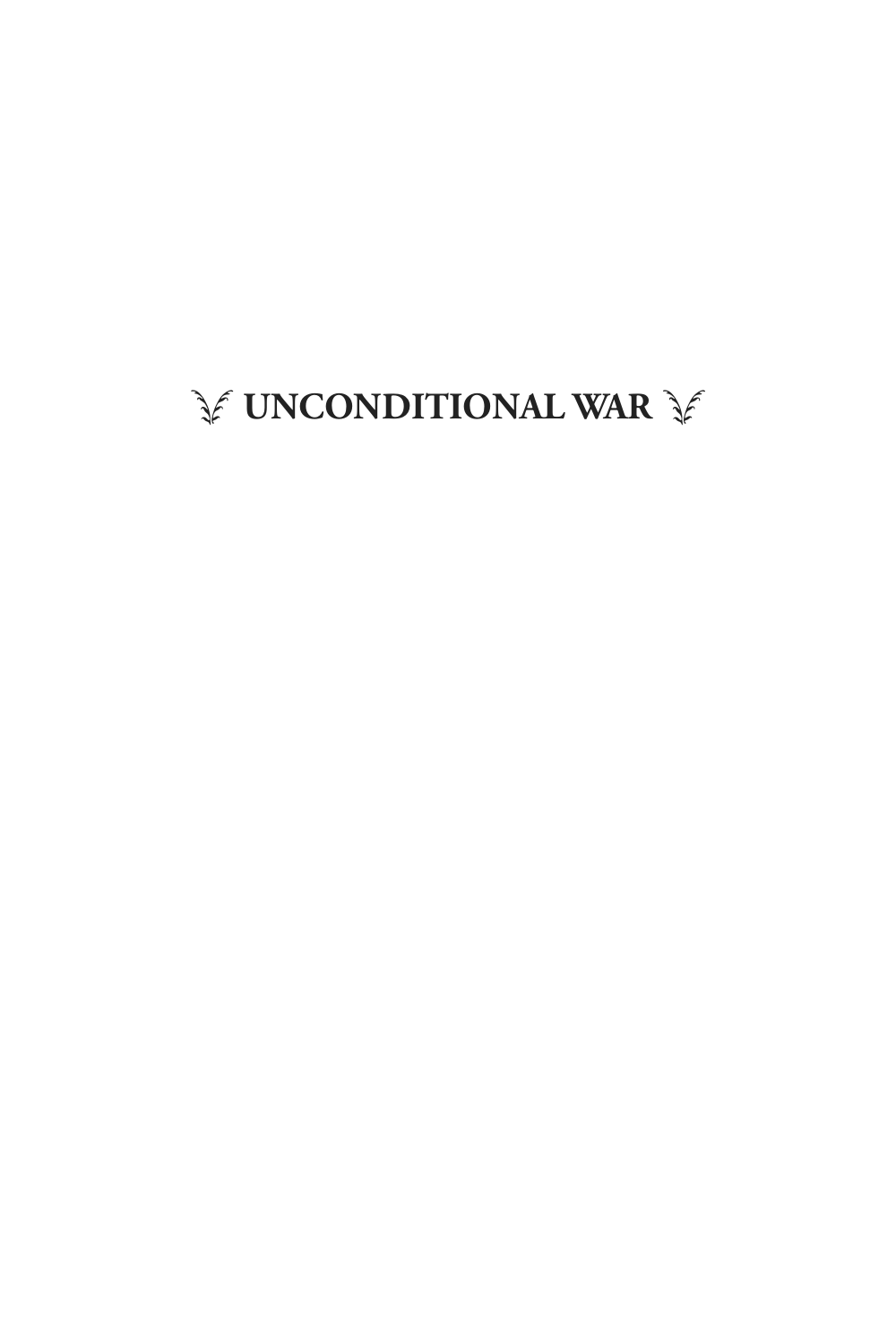#### **CHARACTERS**:

LYNDON JOHNSON, President of the United States LADYBIRD JOHNSON, his wife AIDE, White, aide to the President, late 20s-30s at the start of the play MR. YOUNGBLOOD, Black, a Porter, 50s-60s

TONY MOSES, Black, Harlem resident, 16-17 at the start of the play BUTCH JOHNSON, Black, Harlem resident, 16-17 at the start of the play LEROY TOWERS, Black, Harlem resident, 17 at the start of the play

WAYNE PEARSON, Black, SNCC (Student Nonviolent Coordinating Committee) Worker, Lexington Mississippi, 21 at the start of the play VIRGINIA (GINNY) HAWTHORNE, Black, SNCC Worker, Lexington Mississippi, 20 at the start of the play HARTMAN TURNBOW, Black, resident of Lexington Mississippi, 30s

JASPER PEDERS, White, Berkeley student, 20-21 at the start of the play DAVID DOUBIAGO, White, former Berkeley student, 21 at the start of the play

HARMONY, White, Jasper's girlfriend after the war, 17

Scene 1: Christmas Eve 1963 in the following locations: Johnson's study in his Texas home; a street in Harlem; a living room in Berkeley; a freedom house in Lexington, Mississippi; a porch in front of an Akron, Ohio home.

Scene 2: March 1965 in the following locations: Johnson's study in his Texas home; a street in Harlem; a freedom house in Lexington, Mississippi; a street in Lexington, Mississippi.

Scene 3: January 1968-May 4, 1970 in the following locations: Johnson's study in his Texas home; a street in Harlem; a living room in Berkeley.

Scene 4: December 1971-January 1972 in the following locations: Johnson's study in his Texas home; a meeting room in Austin, Texas; a living room in Berkeley.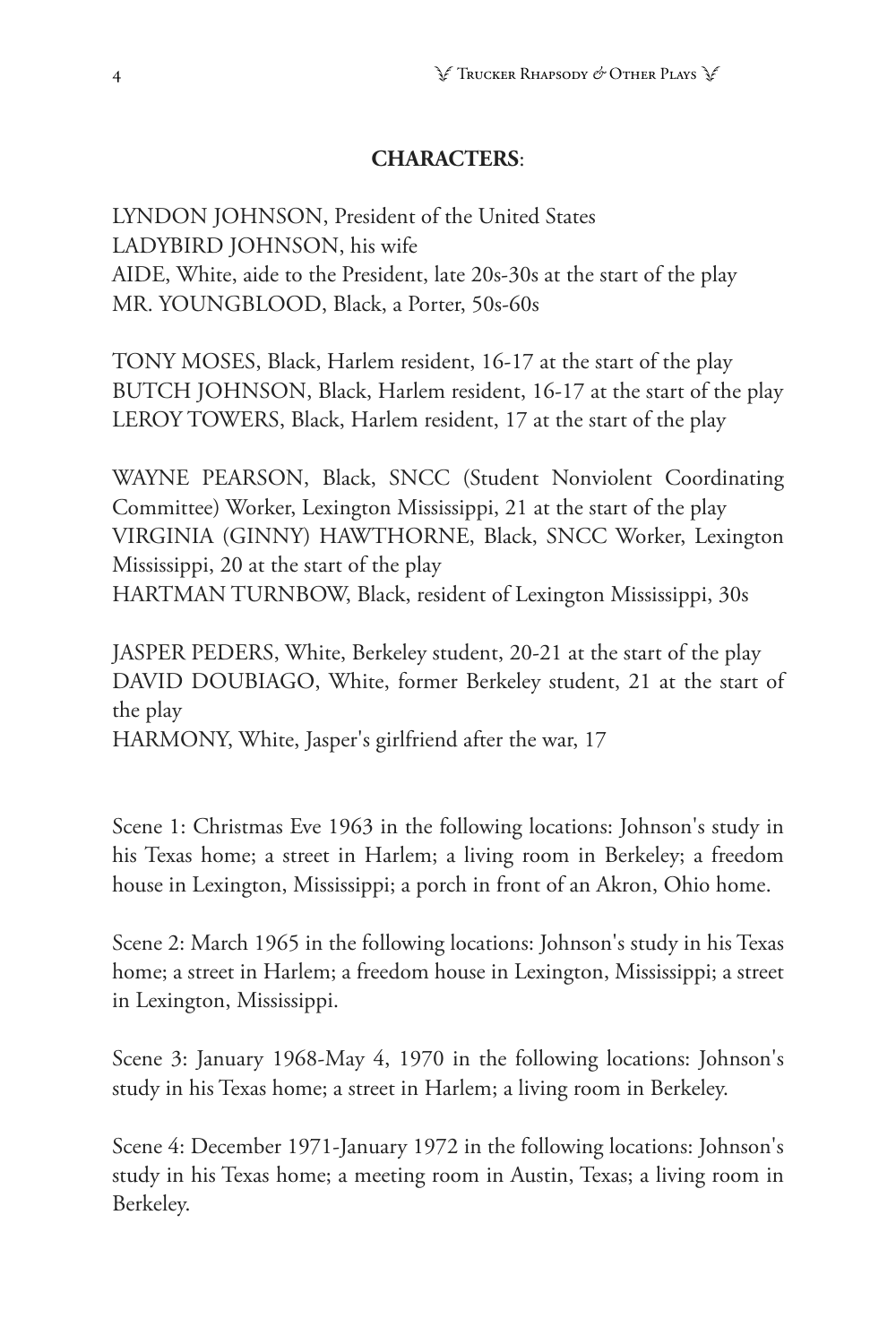#### **SCENE 1**

*(Christmas Eve 1963. In the dark, we hear several gunshots. As the lights come up on PRESIDENT LYNDON JOHNSON's study, we hear his recorded voice.)*

JOHNSON: My fellow Americans. All I have I would have given gladly not to be standing here today. The greatest leader of our time has been struck down by the foulest deed of our time. Today John Fitzgerald Kennedy lives in the immortal words and works that he left behind. No words are sad enough to express our sense of loss. No words are strong enough to express our determination to continue the forward thrust of America that he began. The dream of conquering the vastness of space—the dream of education for all of our children—the dream of an all-out attack on mental illness—and above all, the dream of equal rights for all Americans, whatever their race or color. On the 20th of January 1961, John F. Kennedy told his countrymen that our national work would not be finished in the first thousand days, nor in the life, of his administration, nor even perhaps in our lifetime on this planet. But, he said, "Let us begin." Today, in this moment of new resolve, I say to all my fellow Americans, let us continue.

*(Sometime during the recording's playing, on the stage, JOHNSON pours himself a glass of orange soda. AIDE sits and watches him. JOHNSON lifts his glass.)*

- JOHNSON: Let me get you a drink—hard, soft—we got everything. (*standing, calling*) Bird!!
- AIDE: No thank you.
- JOHNSON: How about some of this? You want to join me in a glass of orange crush? Come on now, it's no trouble, it's my pleasure.

AIDE: I'm really not thirsty.

- JOHNSON: (*overlap*) I appreciate you coming, I'll tell you that. I'm always happy to have you down here and I promise you, you are going to love a Johnson Christmas. Tonight, you will not be able to believe what you're tasting. Bird sets a fine holiday table.
- AIDE: Yes, I remember. Last year—I ate so much, I could hardly stand up.
- JOHNSON: (*overlap*) That's right, you were here last Christmas Eve, weren't you? Am I right?

AIDE: Last two, Mr. Johnson.

*(JOHNSON gets up and goes to him, sits on the arm of AIDE's chair, and puts*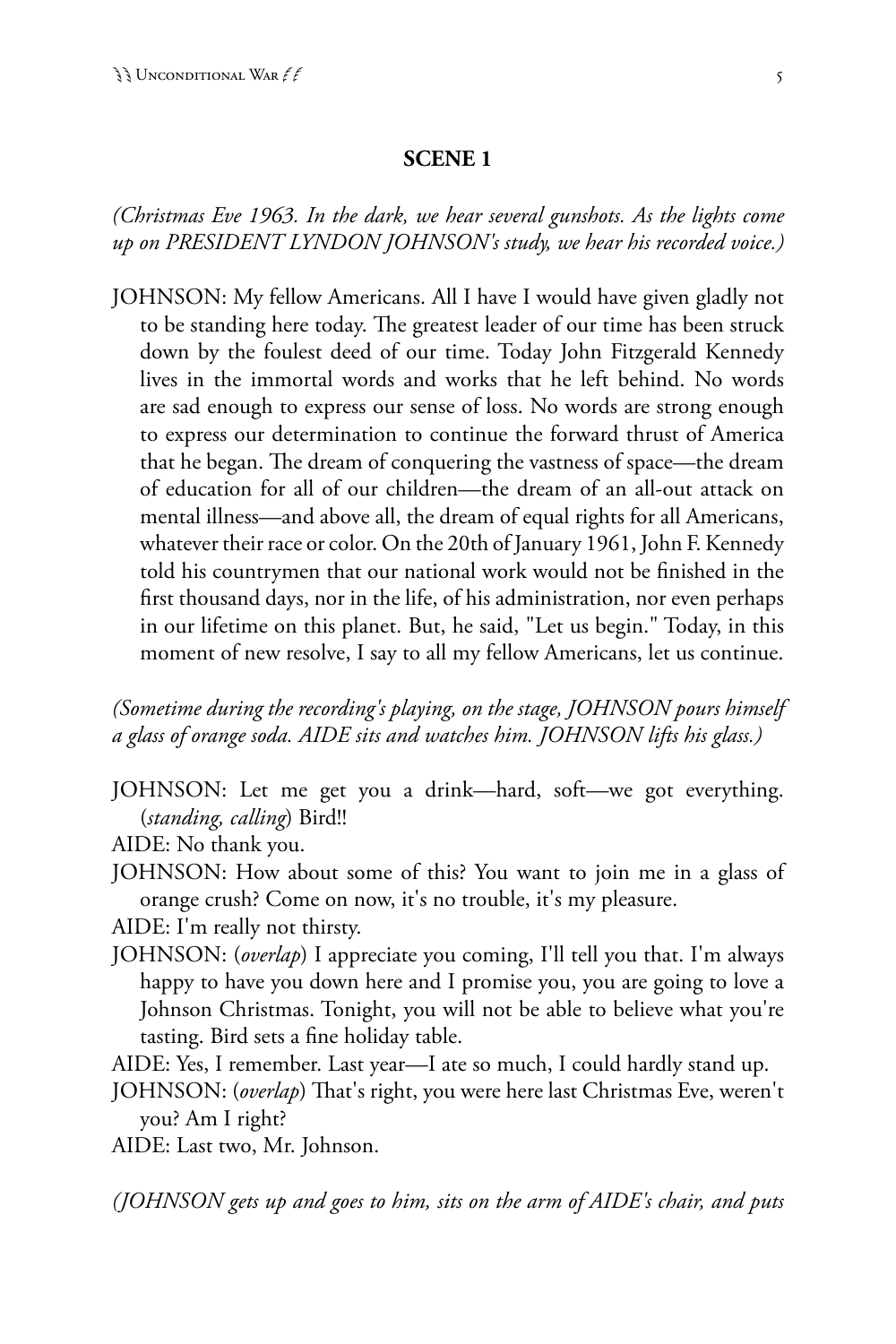# **SETRUCKER RHAPSODY SE**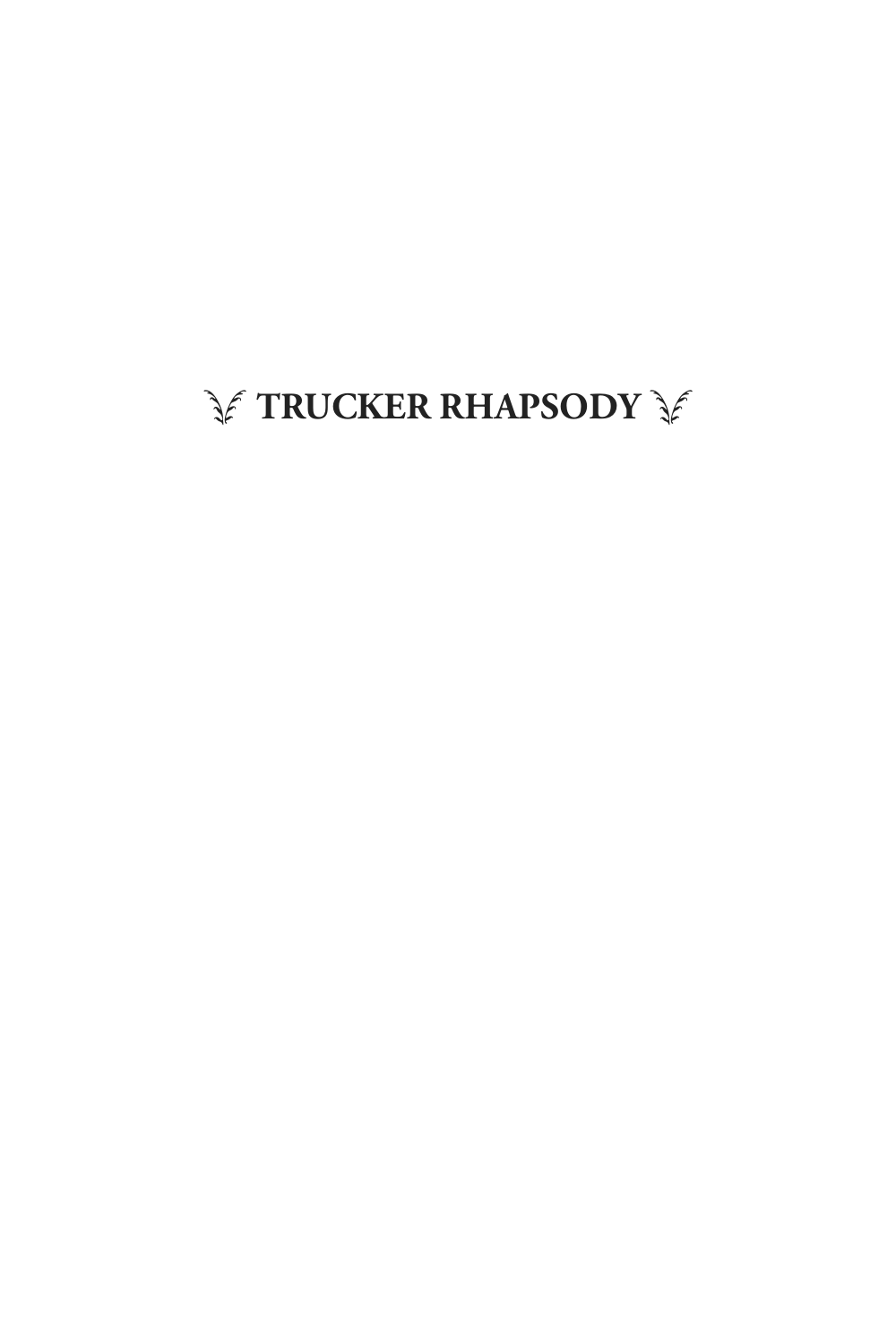#### **CHARACTERS:**

REGINALD DENNY, a long-haired, White truck driver, 36 at the time of the riot.

DAMIAN WILLIAMS, a young, Black man, trying to decide what direction his life should take, well-built—he's not nicknamed "Football" for nothing, 17 at the time of the riot.

RIOT 208, a young Black graffiti artist who paints in Queens, New York, 17 at the time of the riot.

TITUS MURPHY, a Back unemployed aeronautical engineer, who—despite his own formidable problems—saves the life of a truck driver he doesn't know, 28 at the time of the riot.

TERRI BARNETT, a Black interior designer, mother of a young daughter, TITUS' partner, rescuer of a truck driver, 28 at the time of the riot.

GEORGIANA WILLIAMS, DAMIAN's mother, a Black, Christian nurse from the deep South, trying to raise four children in South Central Los Angeles, mid-40s at the time of the riot.

ACT I: 17 scenes, some without text ACT II: 25 scenes

Scenes take place in Los Angeles during the 1992 Los Angeles riot; in the jail cell in which DAMIAN WILLIAMS is incarcerated; in DAMIAN's childhood home; in the home of two of REGINALD DENNY's rescuers; during the trial of the four men arrested for attacking DENNY; and in a stage space where a New York City graffiti artist engages one of DENNY's attackers in confrontations of various kinds, and where DENNY teaches that graffiti artist how to country swing.

The following should be included in the program of any production of this play. "The inciting incident of this play is the beating of truck driver REGINALD DENNY during the 1992 Los Angeles riots. These riots were touched off by the acquittal of four police officers who beat Rodney King, a Black man whom they were trying to arrest for a traffic violation. Their trial was moved from Los Angeles to Simi Valley, a mostly White, middle class suburban community where the largest concentration of law enforcement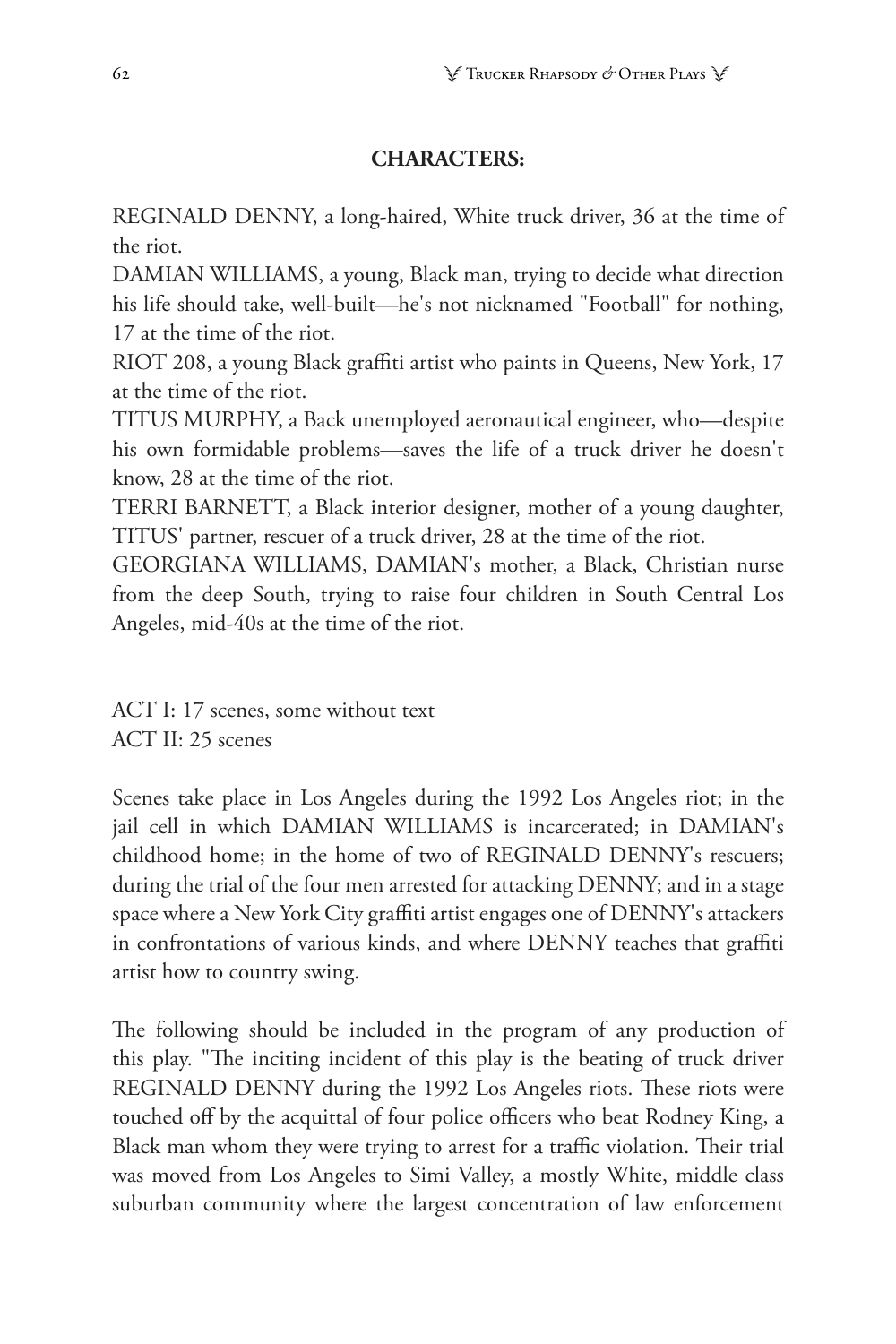officers in California resides. The beating of Rodney King was caught on video, as was the beating of REGINALD DENNY. Both videos were aired on television repeatedly."

Incorporation of these videos or other images relating to those incidents would be a welcome addition to a production of this play if a director so chooses.

I'm grateful to DAMIAN WILLIAMS and BEN VELAZQUEZ (RIOT 208) for their willingness to communicate with me. Without their stories and their generosity, there would be no play.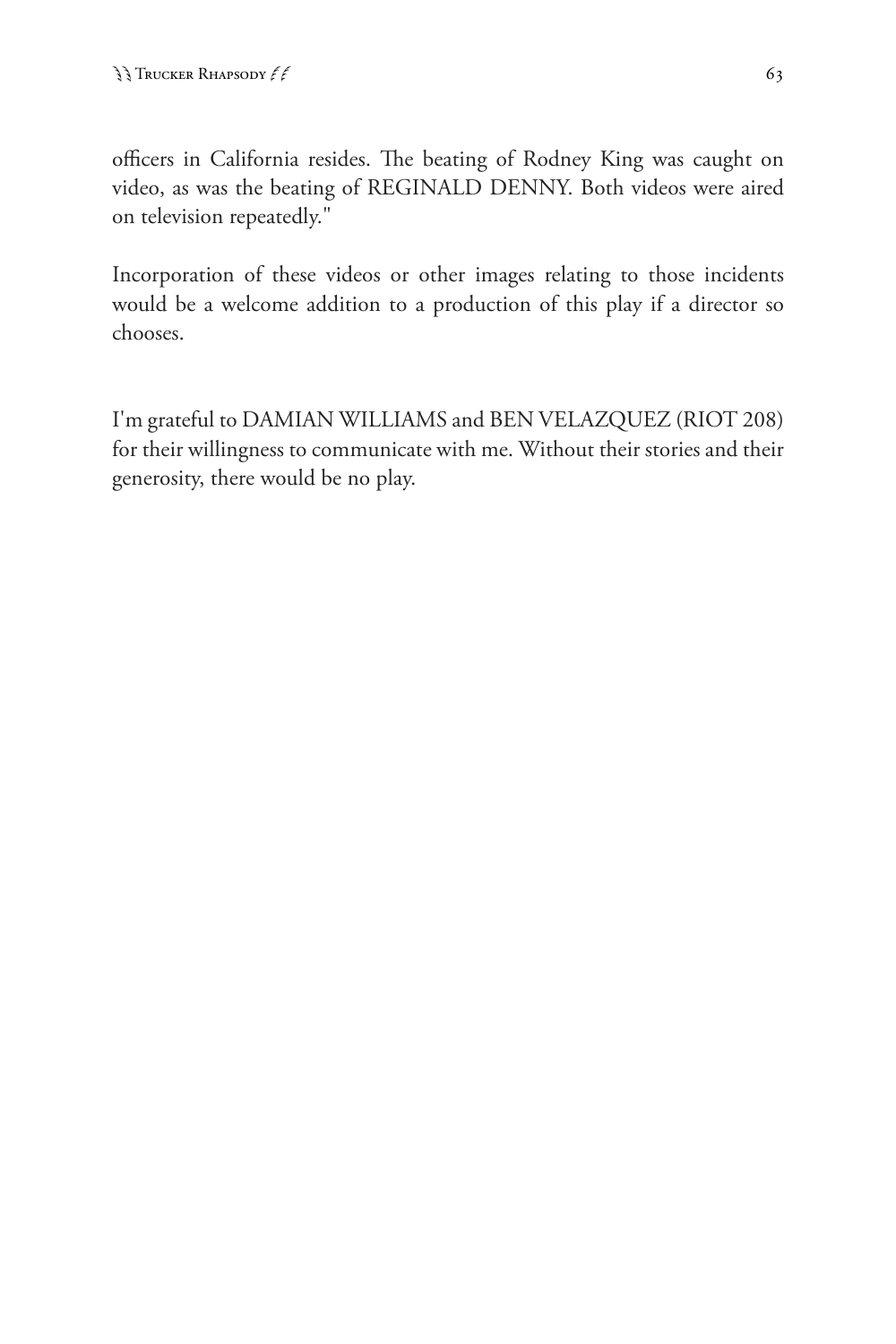### **ACT I**

#### **SCENE 1**

*(NWA music plays as a photo of the corner of Florence and Normandie Streets in Los Angeles on April 29, 1992 comes into focus slowly with its famous picture of REGINALD DENNY lying in the street near his truck, DAMIAN WILLIAMS standing over him with a concrete block raised above Denny's head. Sudden silence. DAMIAN steps through the photo, concrete block in hand.)* 

DAMIAN: Can't take it back. Can't do it. (*He approaches the photo, speaks to it*.) Get up. Everybody knows you're not dead, man, so stand up.

*(DENNY stands up, walks through the photo. Country music starts to play. DENNY walks to a corner of the stage and takes a seat in a couple of chairs painted red that stand in for his truck. On the chairs is painted "208." He drives. He turns up the music. Lights out on both of them as—)*

#### **SCENE 2**

*(RIOT 208 enters—and the lights come up bright and we see his work brightly lit on a wall. RIOT is a graffiti artist; the work we see should contain his tag— "RIOT 208.")*

RIOT 208: I'm interested in learning things, I mean in learning all things, I am interested in learning every single thing under the sun. There is no subject that does not interest me, there is nothing I cannot learn, there is nothing I reject before I let it flow through me and see it for what it is and understand what good it does me to know this thing. So each day I paint with more knowledge and each time I throw my name up there I throw up a name that stands for a little more perception, a little more worldliness, more and more of the great and good human person that is me.

*(police siren)*

*(DAMIAN animates, looks around him for the police.)* 

RIOT 208: (*turning to DAMIAN*) That's for me, not for you. I'm in New York City, you're in Los Angeles, this is a New York City police siren.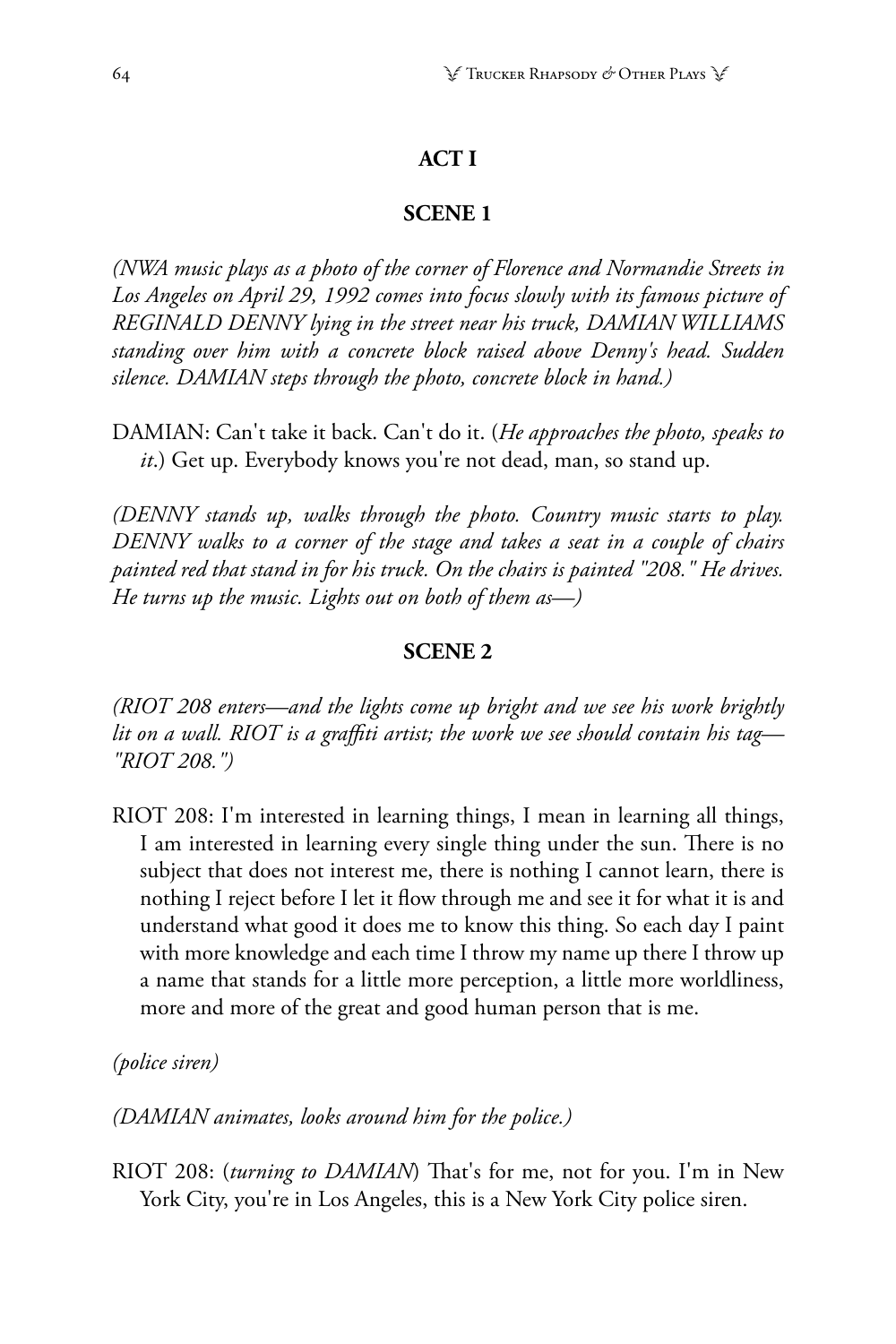*(DAMIAN steps back several steps, still looking around*.*)*

RIOT 208: Believe me. (*a sigh*) They are going to chase me around a little while and try to confiscate my art supplies, then they are going to cover up my work. These particular police are not after you. Believe me. (*beat*) You got to trust somebody sometime.

DAMIAN: I trust my mama.

RIOT 208: That's a start. And by the way, put that down, did that weapon not get you in enough trouble?

*(DAMIAN looks at the concrete block, surprised that it is still in his hand.)* 

RIOT 208: What now? You gonna tell me you have some special feeling for that brick? Put it down.

*(DAMIAN puts it down.)* 

RIOT 208: Idiot.

#### **SCENE 3**

*(DENNY gets out of his truck. He walks to the center of the stage, then realizes the country music is very loud and returns to his truck to turn it down. Then he returns to the center of the stage.)* 

DENNY: (*covering his eyes with his hand as though there's a light shining on them*) Reginald Oliver Denny. But you can just call me Hey You. Most people just call me Hey or call me Hey You. (*a small chuckle*) I'm kidding. That's a joke. So. (*he puts his hand down*) I was driving from—I was working. I picked up a load in Azusa and I was driving it to the plant in Inglewood. I saw, you know, a lot of commotion. I didn't know about the verdict at all, I hardly knew who Rodney King was. I knew, but only a little bit. There was a medical truck of some kind stopped in the road in front of me, so I had to stop too. (*He turns around and points to DAMIAN.*) He was there, I guess. I don't remember him being there because I had 92 skull fractures. I had more cracks in my head than Humpty Dumpty.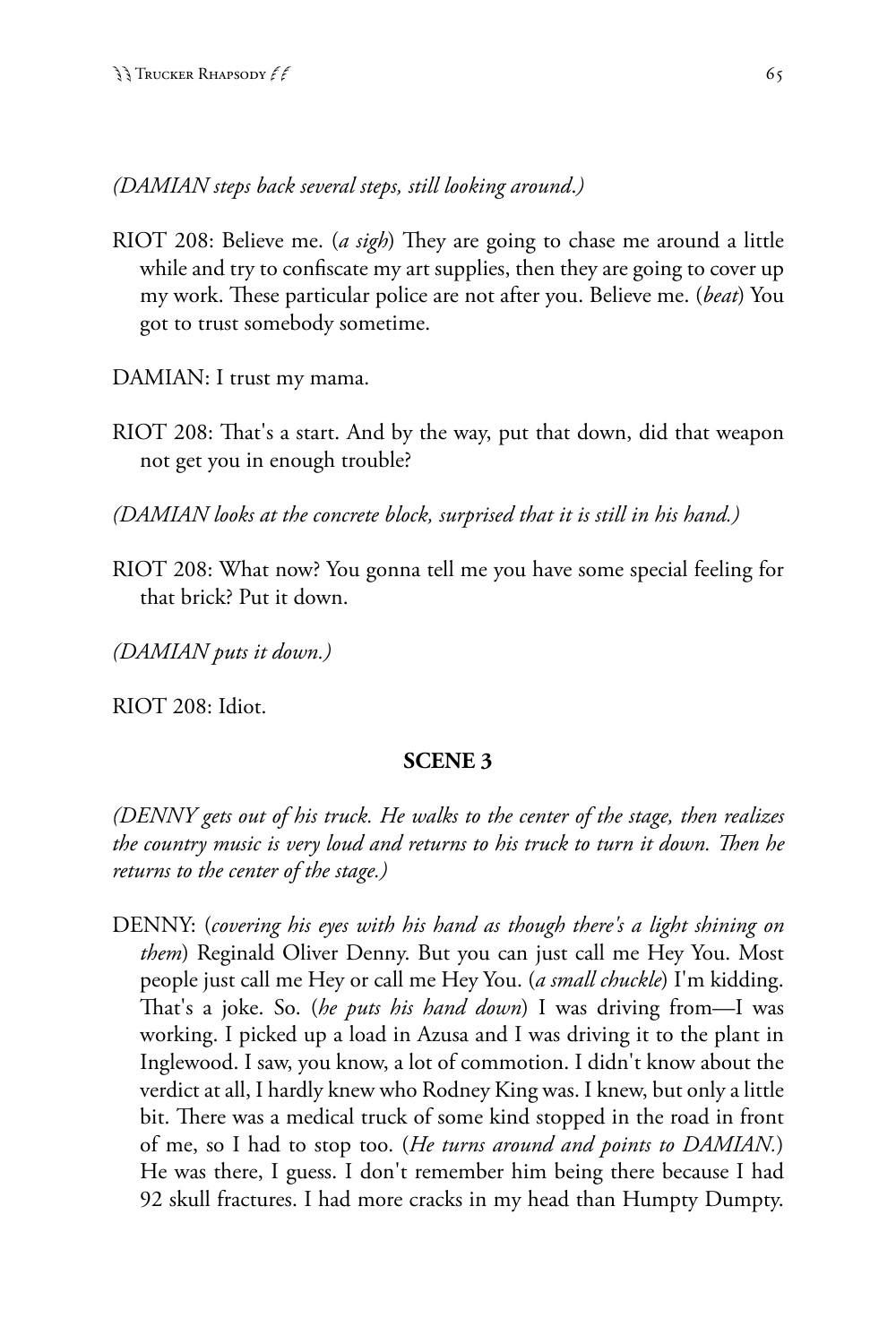# ST **UNITED** ST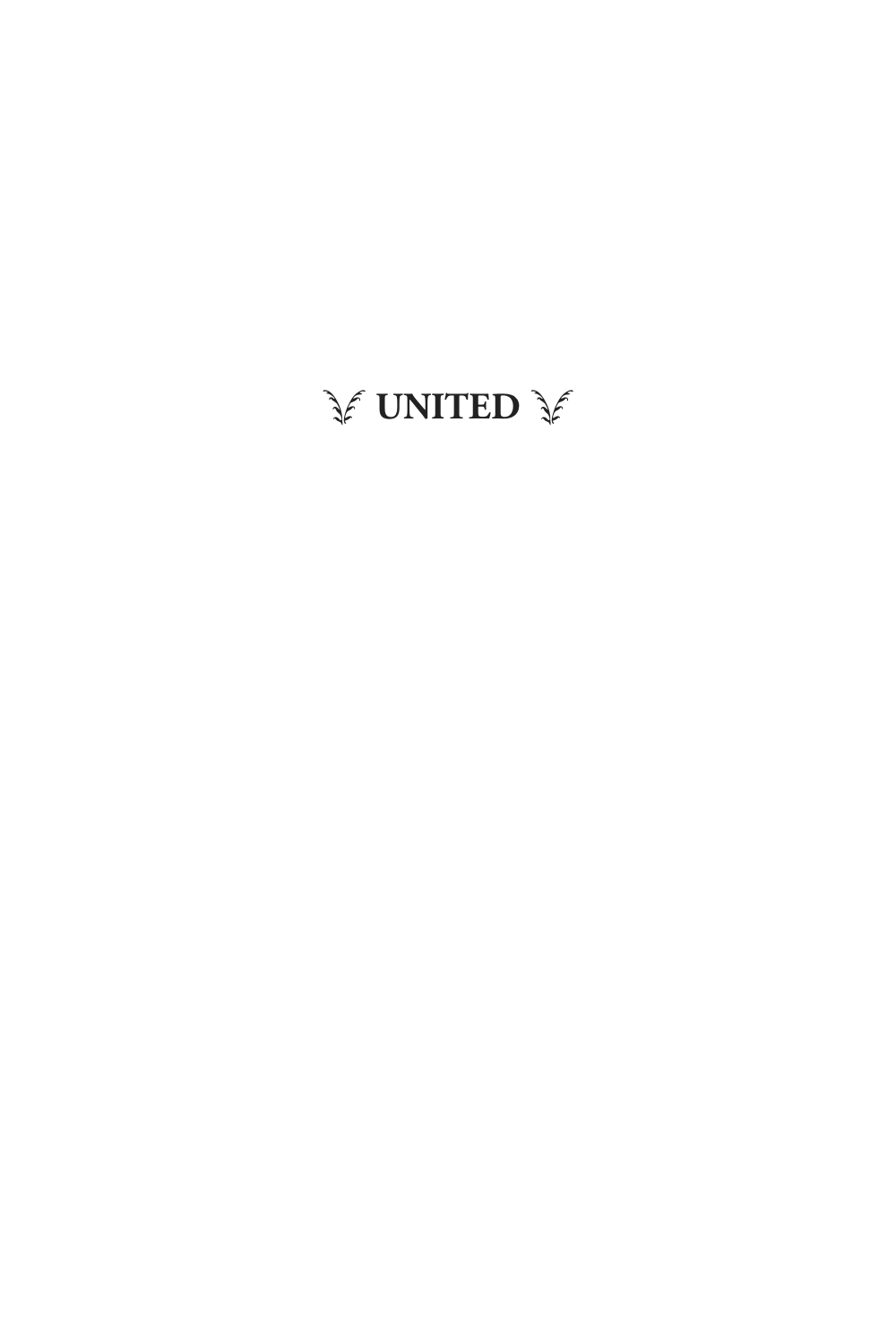*United* takes place throughout the lifetimes of the 40 passengers who were killed on United Flight 93 on September 11, 2001. Their story is told in 18 scenes, some of which occur on the plane and some of which do not.

When the piece was being developed in Tucson (through five public readings) and when it premiered at Winding Road Theater Ensemble in February 2015, the music noted in the text was played live by a violist. This worked beautifully.

In the world premiere, 20 actors played all the characters, with a lot of doubling. The only character not doubled is Mariah Mills, who also acts as the narrator, if you will.

### **CHARACTERS**

### MARIAH MILLS

**PASSENGERS** (age on 9/11/2001) CHRISTIAN ADAMS (37) TODD BEAMER (32) ALAN BEAVEN (48) MARK BINGHAM (31) DEORA BODLEY (20) MARION BRITTON (53) TOM BURNETT (38) WILLIAM CASHMAN (60) GEORGINE CORRIGAN (55) PATRICIA CUSHING (69) JOE DELUCA (52) JOE DRISCOLL (70) ED FELT (41) JANE FOLGER (73) COLLEEN FRASER (51) ANDREW GARCIA (62) JEREMY GLICK (31) KRISTIN GOULD (65) LAUREN GRANDCOLAS (38) DONALD GREENE (52) LINDA GRONLAND (46)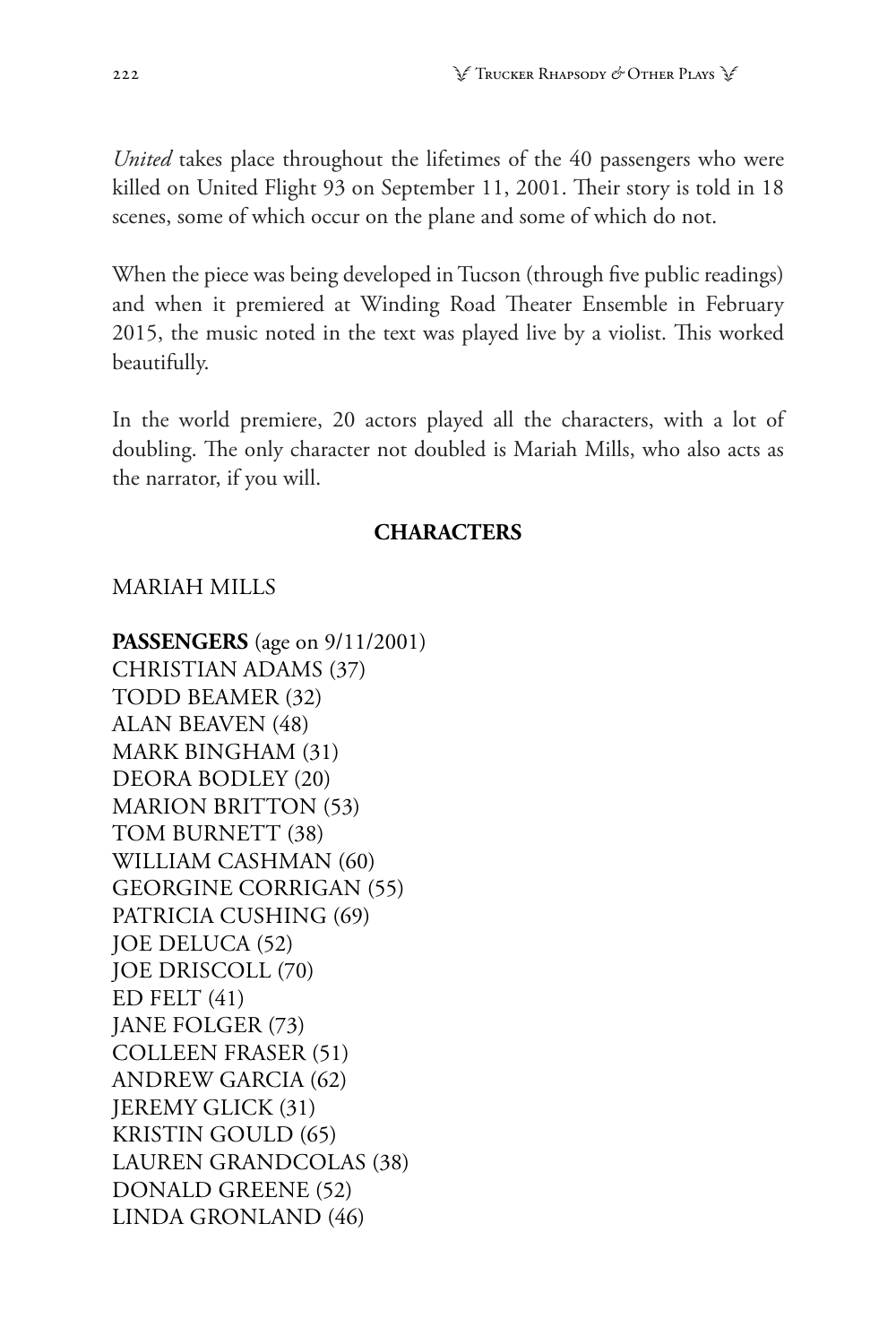RICHARD GUADAGNO (38) TOSHIYA KUGE (20) HILDA MARCIN (79) WALESKA MARTINEZ (37) NICOLE MILLER (21) LOUIS NACKE (42) DON PETERSON (66) JEAN PETERSON (55) MARK ROTHENBERG (52) CHRISTINE SNYDER (32) JOHN TALIGNANI (74) HONOR WAINIO (27)

**CREW** (age on 9/11/2001)) LORRAINE BAY (Flight Attendant, 58) SANDY BRADSHAW (Flight Attendant, 38) JASON DAHL (Pilot, 43) WANDA GREEN (Flight Attendant, 49) LEROY HOMER (First Officer, 36) CEE CEE LYLES (Slight Attendant, 33) DEBORAH WELSH (Flight Attendant, 49)

## **CHORUS**

All 43 characters who are not passengers or crew members on the plane (except MARIAH) are part of the CHORUS and are played by five actors. Whether they move in and out of scenes or stand together as a chorus traditionally does, I leave up to the director. Scene breaks are indicated by the CHORUS announcing the name of a new scene.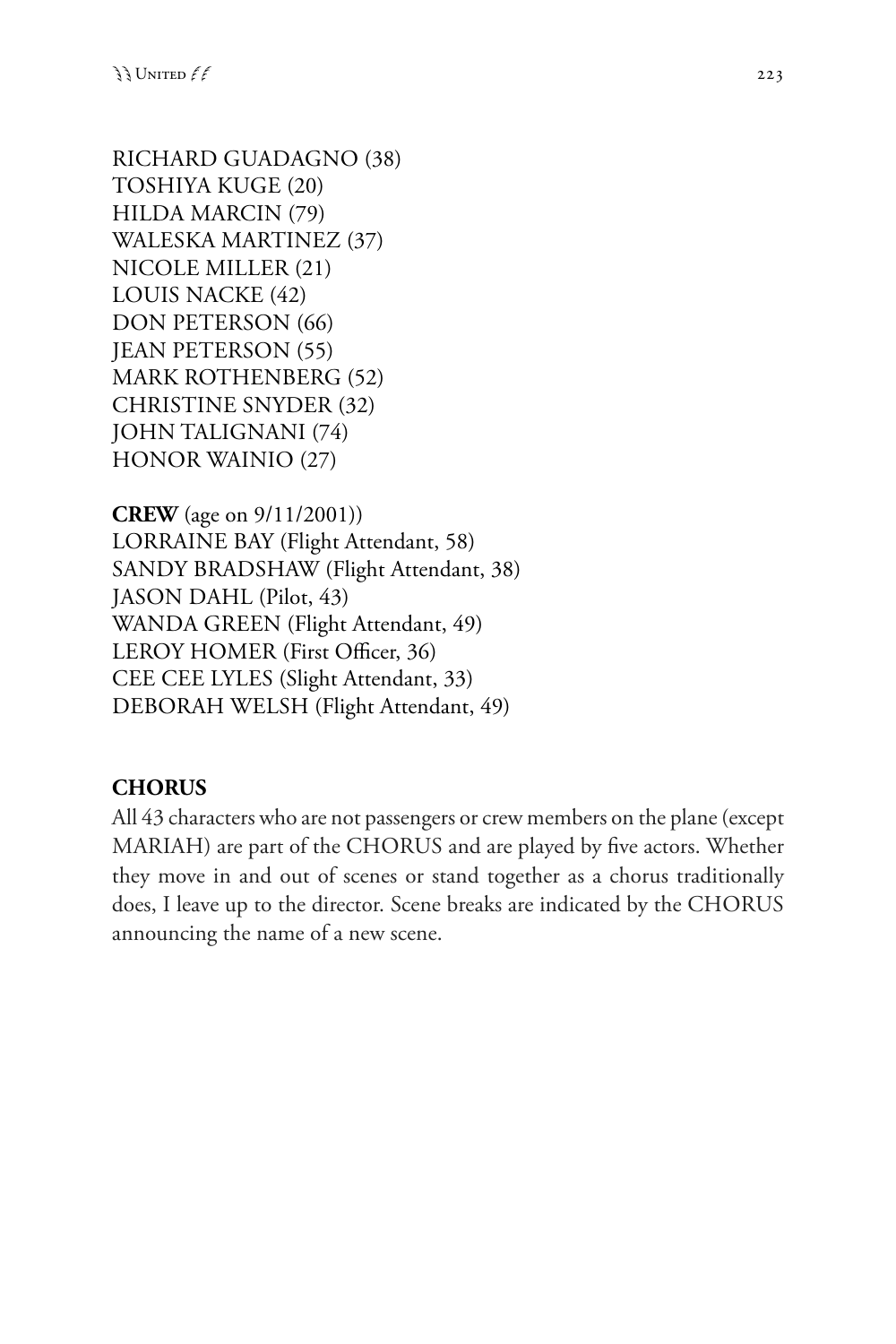#### *(CHORUS and MARIAH MILLS stand on the stage.)*

*A musician plays the viola—Telemann's Viola Concerto in G Major, third movement, starting with the 8th measure.* 

*(When MARIAH steps forward, the music stops.)*

#### **CHORUS: OBSESSION**

- MARIAH: I don't know how I knew. I just knew. We were sent home from school that morning. September 11, 2001. That morning. I threw myself on my bed and couldn't stop crying. My mom kept telling me the things you're supposed to tell your kids in the face of that kind of tragedy. It's all right to be scared. It's good to get all that sadness out. I kept sobbing and having a hard time breathing. When I could finally speak, I said, "I think one of my birth parents is dead." My mom became really alarmed.
- CHORUS MEMBER: How could you know that?
- MARIAH: I just knew. The next day I pored over the newspaper and saw the crash site in a Pennsylvania field—a two-page photo spread with firefighters and the coroner and random onlookers. I stared and stared and stared at that photo. I was mesmerized. United Flight 93 was traveling at 563 miles an hour when it hit the ground. Causing the 44 people on board to vaporize. My adoptive parents had agreed to raise me as a Catholic and make sure I got a good education. When I reached 19, I would be allowed to see the adoption records and, if I consented, the birth parents would be allowed to meet me. I was 16 in 2001. I had two and a half years to see what I could discover about the people on that flight. I was fairly sure none of the terrorists was my birth parent. I have a recurring waking nightmare in which I hear those men praising their God while in the act of murdering 40 people. I believe Allah had a few choice words for those killers. Paradise? I don't think so. Besides those four? 40 other people. Very small number of people for a cross-country flight. Much larger number of people to gather information about. I became obsessed. How old were they? What were their families like? Where did they grow up? Did they have pets? What gave them joy? Where did they sit on the plane? Did they have faith?

CHORUS MEMBER: Faith in what?

MARIAH: What happened was this: soon after they realized their plane was being hijacked, they discovered that two planes had been flown into the